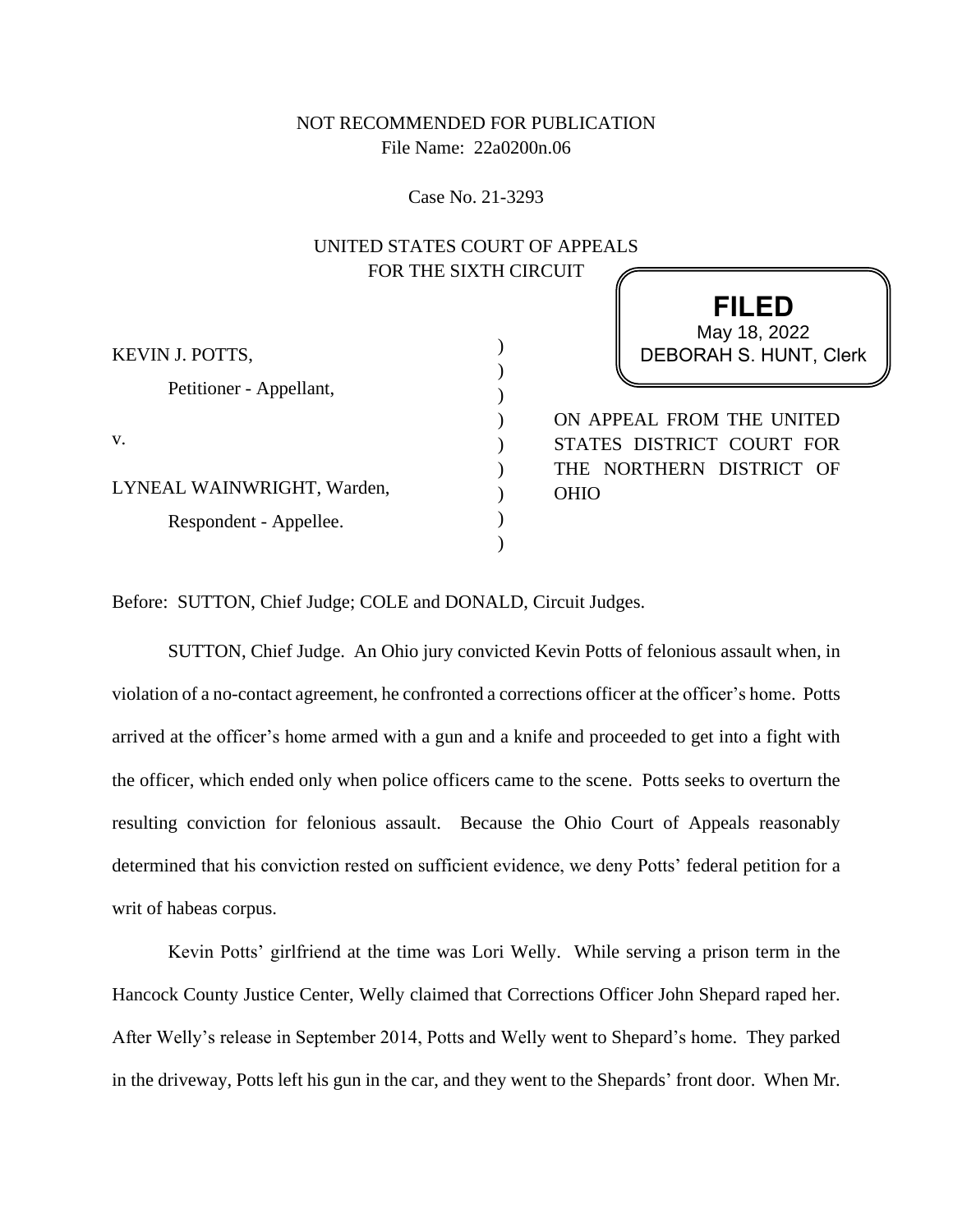Shepard came to the door, Potts said, "you know what you did." R.9-5 at 10. The Shepards asked Potts and Welly to leave and called the police.

Responding to the trespass complaint, the police pulled over Potts and Welly. The police gave Potts a criminal trespass warning. The next day, Mr. Shepard obtained a temporary protection order against Potts, and a few months later Shepard and Potts entered a no-contact agreement.

A Hancock County detective investigated Welly's rape allegation and found no evidence to support it. In June 2015, Welly pleaded no contest to providing false information during an official investigation for her allegations against Shepard.

The same day that Welly entered her plea, Potts returned to the Shepards' house. This time, he arrived late at night. This time, he parked his car down the street from the Shepards' house. And this time, he brought a gun and a knife to the door.

When Mr. Shepard unlocked the door, Potts tried to ram it open, causing the door to hit Shepard in the head. While Potts tried to shove the door open, Shepard tried to close it, shouting "no, no." *Id.* at 16. Potts got his arm inside the house with the gun in hand, which prevented the door from closing, and eventually worked his way into the house. Potts pointed his gun at Shepard. Shepard grabbed the gun with both hands. They wrestled over the gun, eventually made their way outside, and continued to struggle in the driveway.

Police arrived. A detective saw both men fighting for control of the gun. The detective told Potts several times to drop the gun, and eventually he did. When the detective picked up the gun, it had a bullet in the chamber. The detective also noticed that Potts appeared to be drunk. When asked how much he had to drink, Potts responded, "[n]ot enough." R.9-4 at 51.

The Hancock County Grand Jury indicted Potts for aggravated burglary and felonious assault. Both counts included a specification for using a firearm. A jury convicted Potts on both

2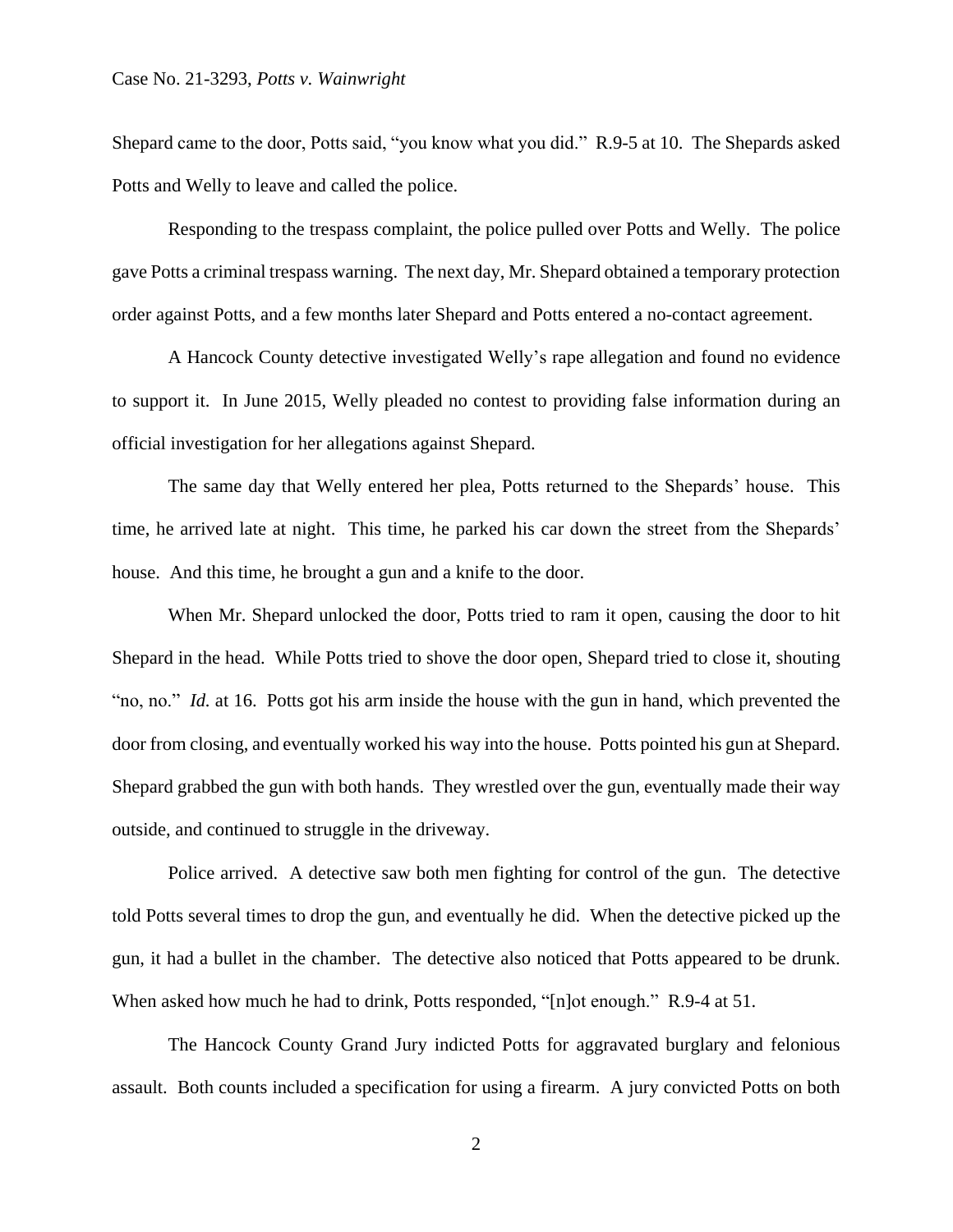## Case No. 21-3293, *Potts v. Wainwright*

counts. The trial court sentenced Potts to seven years on the aggravated burglary count, seven years on the felonious assault count, and three years for the firearm specification on the burglary count, generating a total sentence of 17 years. Potts appealed the convictions on several grounds, including insufficiency of the evidence. The Ohio Court of Appeals affirmed the convictions, *State v. Potts*, 69 N.E.3d 1227 (Ohio Ct. App. 2016), and the Ohio Supreme Court declined further review, *State v. Potts*, 74 N.E.3d 465 (Ohio 2017). Potts moved to reopen his appeal in state court, arguing that he received ineffective assistance of appellate counsel. The Ohio Court of Appeals denied the motion, and the Ohio Supreme Court refused to review the denial. *State v. Potts*, 108 N.E.3d 1103 (Ohio 2018). Potts did not exercise his option to petition for a state writ of habeas corpus. *See* Ohio Rev. Code § 2725.01.

Potts filed a federal petition for a writ of habeas corpus in federal court. *See* 28 U.S.C. § 2254. The district court denied the petition. It granted a certificate of appealability on Potts' claim that the felonious-assault conviction rested on insufficient evidence.

The Fourteenth Amendment to the U.S. Constitution requires the State to prove each element of a crime beyond a reasonable doubt. *Jackson v. Virginia*, 443 U.S. 307, 315–316 (1979). Because it is the jury's "responsibility" to "resolve conflicts in the testimony, to weigh the evidence, and to draw reasonable inferences," *id.* at 319, appellate review of sufficiency-of-theevidence claims involves a light touch. The constitutional inquiry turns on whether "*any* rational trier of fact" could find the defendant guilty "beyond a reasonable doubt" after construing the record in the view "most favorable to the prosecution." *Id.*

One other hurdle awaits Potts. Because the Ohio Court of Appeals adjudicated this claim on the merits, the Antiterrorism and Effective Death Penalty Act permits a federal court to grant the writ only if that decision was "contrary to, or involved an unreasonable application of, clearly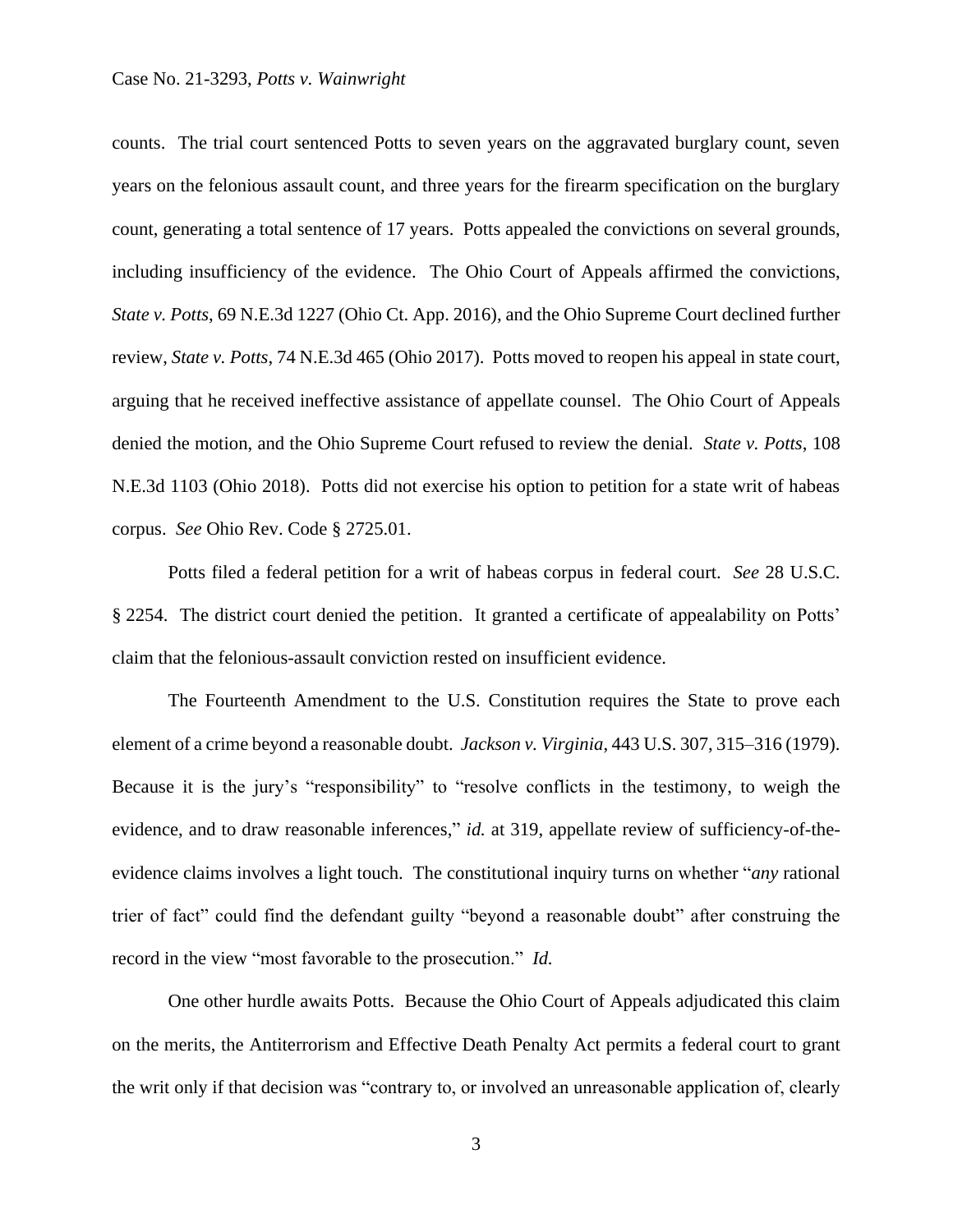established Federal law, as determined by the Supreme Court of the United States." 28 U.S.C.  $\S 2254(d)(1)$ . Only if no "fairminded jurist" could uphold the conviction may we grant relief in this context. *Harrington v. Richter*, 562 U.S. 86, 102 (2011). All told, Potts' claim faces "two layers of judicial deference," one premised on deference to the jury under *Jackson*, the other premised on deference to the state courts under AEDPA. *Coleman v. Johnson*, 566 U.S. 650, 651 (2012) (per curiam).

Ohio criminalizes felonious assault. "No person," the law says, "shall knowingly . . . [c]ause or attempt to cause physical harm to another . . . by means of a deadly weapon." Ohio Rev. Code § 2903.11(A)(2). To satisfy the "attempt" portion of the crime, a defendant must take a "substantial step in a course of conduct calculated to cause physical harm." *State v. Brooks*, 542 N.E.2d 636, 642 (Ohio 1989).

Ohio caselaw adds contour to the "attempt" element. Pointing a gun at someone "coupled with a threat, which indicates an intention to use" the gun, satisfies the element. *State v. Green*, 569 N.E.2d 1038, 1041 (Ohio 1991). So does holding a knife while stepping toward the victim. *State v. Workman*, 617 N.E.2d 723, 725–26 (Ohio Ct. App. 1992). But simply pointing a gun at someone without other signs of an intent to harm him does not rise to felonious assault. *Brooks*, 542 N.E.2d at 642. Neither does pulling a gun on someone if the other person instantly wrestles it away. *State v. Kline*, 464 N.E.2d 159, 165 (Ohio Ct. App. 1983).

In upholding the jury verdict, the Ohio appellate court did not act unreasonably. The jury heard that Potts went to the Shepards' door with a gun and a knife, rammed the door to get inside, injured Shepard's head in the process, pointed the gun at Shepard, wrestled with Shepard over control of the gun until the police arrived, and even then did not drop the gun until after several requests by the police. *Potts*, 69 N.E.3d at 1242. Other circumstances support the verdict as well.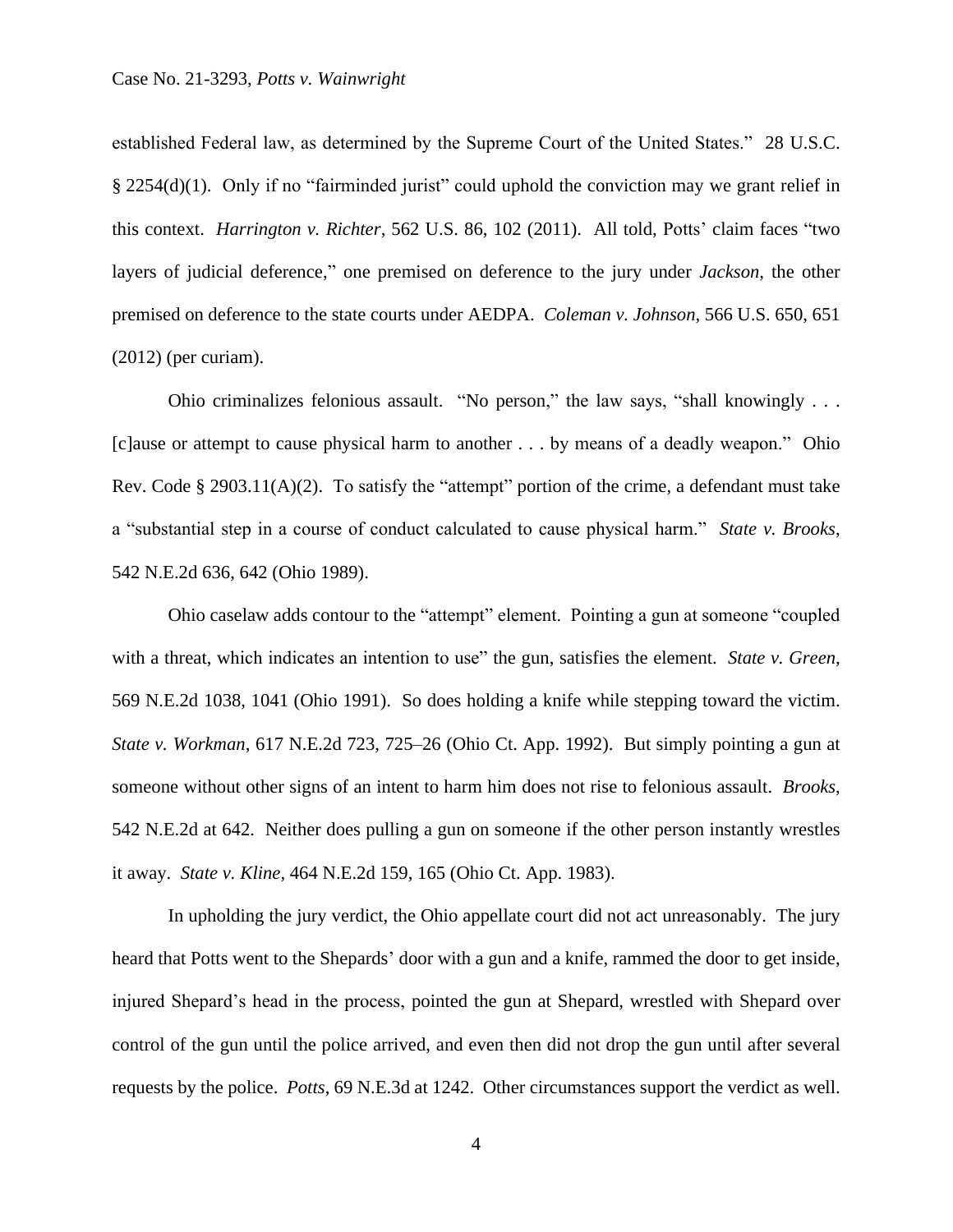Potts came to the Shepards' house despite a court-sanctioned no-contact agreement and a previous warning. *Id.* He parked his car down the street, which in contrast to his prior confrontation with Officer Shepard suggested a desire to hide from onlookers his arrival at the house. *Id.* This all happened on the same day that Welly pleaded no contest to charges resulting from accusations against Shepard. *Id.* at 1235.Not helping matters, Potts had been drinking that evening and his gun was loaded. *See id.* at 1235–37. A rational juror, accepting fair inferences from the record, could find beyond a reasonable doubt that Potts intended to harm Shepard with a deadly weapon and took a substantial step toward doing so.

Potts resists this conclusion, relying primarily on *Nash v. Eberlin*, 258 F. App'x 761 (6th Cir. 2007). That case involved an altercation between a husband and wife. Agitated, the husband went upstairs to get a loaded gun. After following his wife into their daughter's room, he ended up in a struggle with his son over the gun, causing it to fire accidentally into the ground and the wall. He then put the gun away and left. *Id.* at 762–63, 766. The Ohio courts upheld the husband's conviction for felonious assault. On federal habeas review, we held that the Ohio courts unreasonably applied *Jackson* because the prosecution could not have proved an "attempt to cause physical harm" with a gun beyond a reasonable doubt when Nash never pointed the gun at anyone. *Id.* at 765–67. Here, the Ohio Court of Appeals distinguished *Nash* on the grounds that Potts not only pointed the gun at Shepard but also used "aggressive forward momentum" to ram the door and that he continued to struggle for the gun until the police arrived. *Potts*, 69 N.E.3d at 1242–43. It is fair to conclude, as the Ohio Court of Appeals concluded, that Potts showed far more intent to cause harm than Nash did.

Potts also seeks aid from *State v. Kline*, 464 N.E.2d 159 (Ohio Ct. App. 1983). It involved a woman who pulled a gun on a potential victim in a bar for approximately "two seconds" before